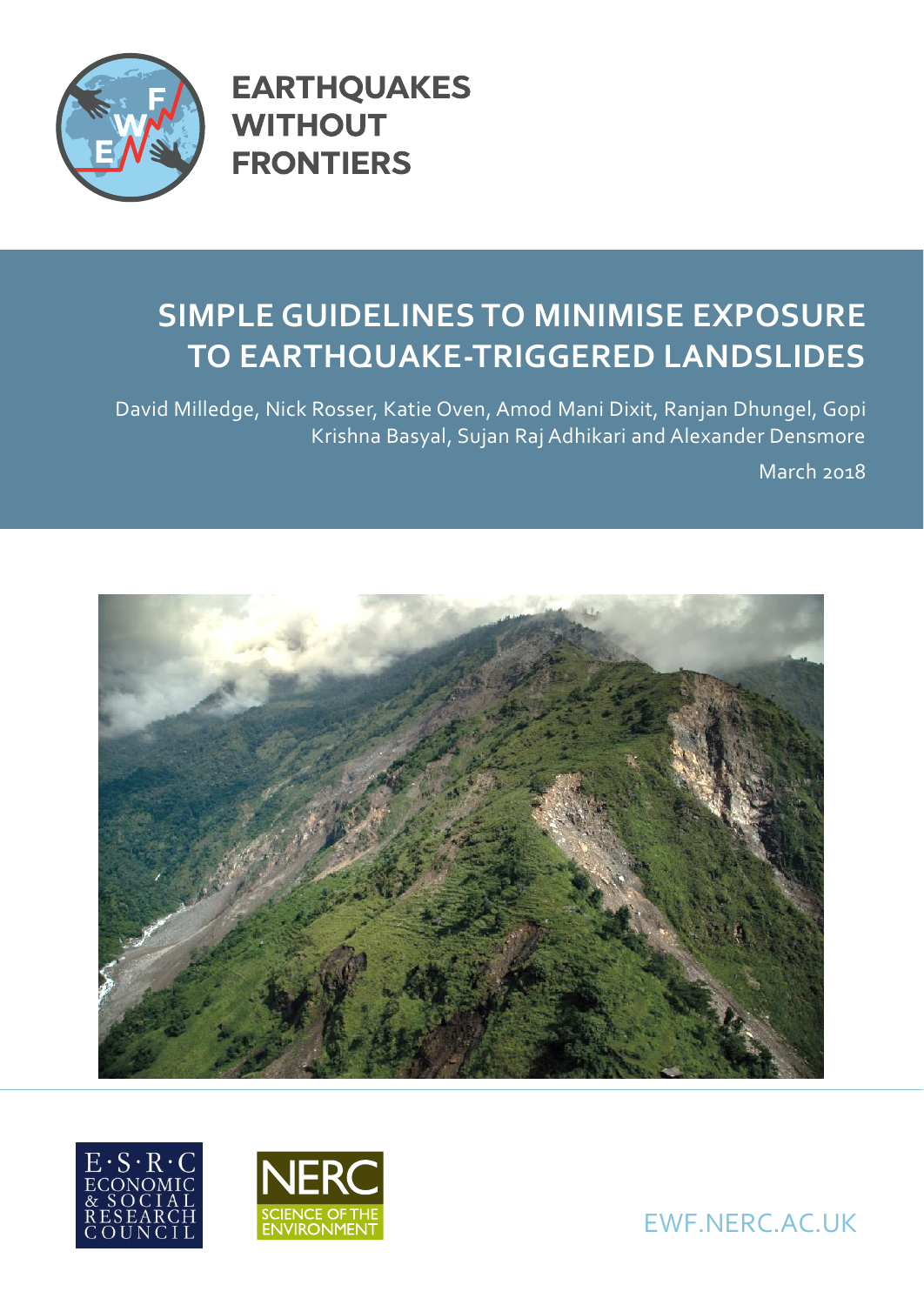#### **KEY MESSAGES**

- Experience in recent large earthquakes provides information on where landslides are most likely to happen, which we use to provide clear and simple guidance for how to minimise exposure to future earthquaketriggered landslides.
- This quidance is targeted at those supporting householder and community decision-making in preparing for large earthquakes, choosing locations for houses or key infrastructure, and dealing with potential future landslide impacts (e.g., local government and NGOs).
- Our guidelines help to identify the safest locations in the landscape:
	- o The first and most important guideline to minimise exposure to earthquake-triggered landslides is to choose a location where the angle to the skyline is minimised, and is below 25° if at all possible
	- o Second, locations near steep channels (those with slopes of >15°) should be avoided, especially if there are many steep hillsides (>35°) upstream. Any houses or other key infrastructure should be kept at least 10 m away from the banks of such channels, to minimise the chances of inundation by debris flows
	- o Third, always seek to minimise the slope of the ground at your location when deciding where to site key infrastructure.
- These quidelines should be used in combination with local knowledge and experience, specialised geological knowledge, and formal hazard assessment where available. In the absence of these other sources of information, these guidelines provide a first approach that can guide decision-making.

### **SUMMARY**

*Reducing landslide risk in many mountainous regions is most effectively achieved by reducing exposure to landslides, because landslides cannot be predicted or stopped and engineering solutions are generally impractical or impossible. Because landslide hazard is very site-specific, available hazard maps may not be detailed enough, or contain appropriate and up-todate information, to inform decision-making.* 

*We use our experience of studying the characteristics of landslides in recent large earthquakes to describe three simple guidelines that can be used to minimise exposure to future earthquake-triggered landslide hazard. The most effective measure is to choose a location that minimises the angle to the skyline, and to keep that angle below 25° if at all possible. It is also important to avoid steep channels (those with slopes of >15°), especially if there are many steep hillsides upstream. Finally, the slope of the ground at your location should always be minimised.*

*These guidelines do not specify where landslides will occur, but can be used to distinguish between areas which are more or less likely to be affected by landslides in a large earthquake. They can be used to reduce risk before an earthquake occurs by helping to inform decisions on where to situate key infrastructure, such as schools or health posts. They can be used to inform decisions about the locations of houses, markets, or other areas where people are likely to spend considerable periods of time, or for deciding on appropriate types of land use. The guidelines can also be used in disaster preparedness and response planning, by identifying suitable evacuation routes and open spaces for use as evacuation sites or emergency shelters. We provide some brief guidance on what to do immediately after an earthquake in order to minimise exposure to landslides, and discuss the relevance of these guidelines for protecting against rainfall-triggered landslides which may occur more frequently.*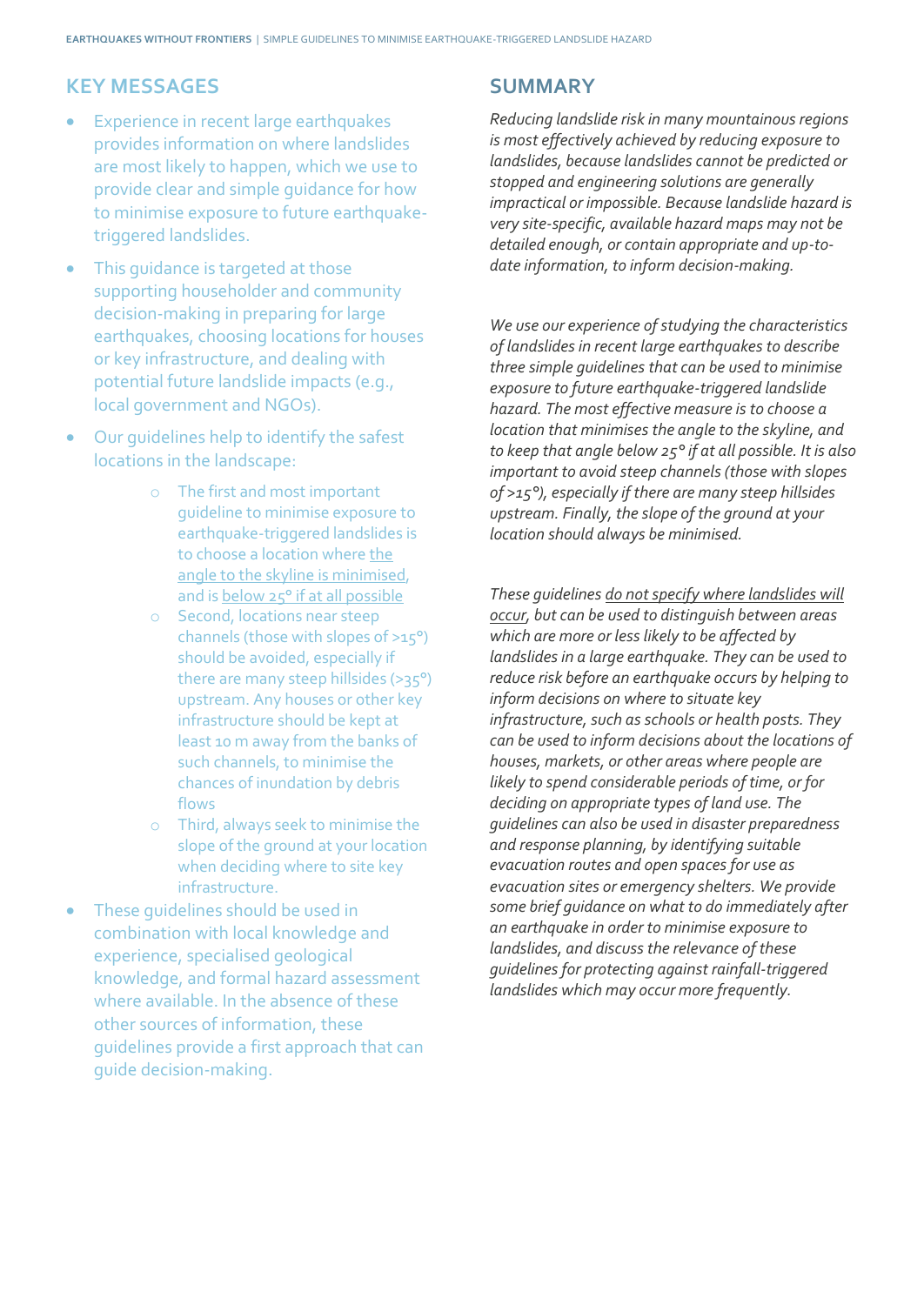# THE CHALLENGE

Landslides are a fundamental hazard in mountainous areas like the Himalayas. As well as posing a direct threat to people and property, landslides can impact livelihoods by repeatedly destroying land, limiting access, and disrupting basic services. While landslides are an annual and increasing hazard in mountainous and populous countries like Nepal, they are especially dangerous when triggered by large earthquakes. Experience after the 2015 Gorkha earthquake in Nepal has shown that (1) landslides were a major cause of damage and loss of life in many parts of the 14 earthquake-affected districts and (2) areas that were badly affected by earthquake-triggered landslides in 2015 have been especially prone to further landslides in the subsequent monsoons. Thus, landslides triggered by earthquakes pose both an acute hazard and a persistent threat that can continue for years, and possibly decades, after any large earthquake. Where possible, choosing locations that reduce exposure to such landslides is critically important.

So, what can be done to reduce this risk? Our experience of working in Nepal has shown that most landslides are impossible to prevent or to stop, and that the mitigation tools that are commonly available for use by government and NGOs – such as gabions, retaining walls, and bioengineering measures – are often of very limited use. Instead, efforts to mitigate landslide risk should focus on reducing exposure, by identifying places where landslide hazard is relatively low. Unlike many other hazards, landslide hazard is extremely site-specific; small distances can make a very large difference in both the exposure to landslides and to their impacts. Decisions about where to build a house, school, or health post, where to site emergency supplies, or how to identify safe evacuation routes, involving choices of only small distances (c. 100 m), can thus be vitally important. Communities have been making such decisions for generations and have a wealth of local knowledge and experience to build upon. However, a large earthquake presents a new and rapidly evolving set of hazards that most people have never experienced, raising questions about how to prepare for a future earthquake and how to rebuild afterwards.

Ideally, decision-making would rely on detailed and up-to-date landslide hazard maps, widely available

and prepared with a consistent and agreed approach in all landslide-prone areas. Unfortunately, suitable landslide hazard maps are not always available, and even where they exist they may not contain the detailed information that is needed to support decision-making. Such maps are also unlikely to be available to and accessible by everyone who needs this information. It is also important to remember that, for some householders and communities, relocating houses and other key infrastructure is impractical or even impossible. If damaged houses and infrastructure are to be rebuilt following an earthquake, however, then there may be a window of opportunity to reconsider the location of infrastructure and houses to reduce exposure to landslides.

*Efforts to mitigate landslide risk should focus on reducing exposure, by identifying places where landslide hazard is relatively low.*

In this policy brief, we use landslide research undertaken at Durham University to define some simple guidelines that can be used to minimise exposure to earthquake-triggered landslides. These guidelines have been distilled from a large body of research into landslide occurrence in earthquakes, and represent the best available scientific information on where earthquake-triggered landslides are most likely to occur in the landscape – and thus, how they can be avoided in future earthquakes. The guidelines have been designed to be understandable, communicable, and memorable; to require no prior knowledge, skills, or equipment to evaluate; and to identify areas of high landslide hazard as effectively as possible. They are not a replacement for local knowledge of an area, specialised geological knowledge, or formal and detailed hazard assessment. Instead, they should be viewed as a first approach for minimising exposure, especially where no other information is available, and should be combined with all other forms of knowledge about landslide hazard.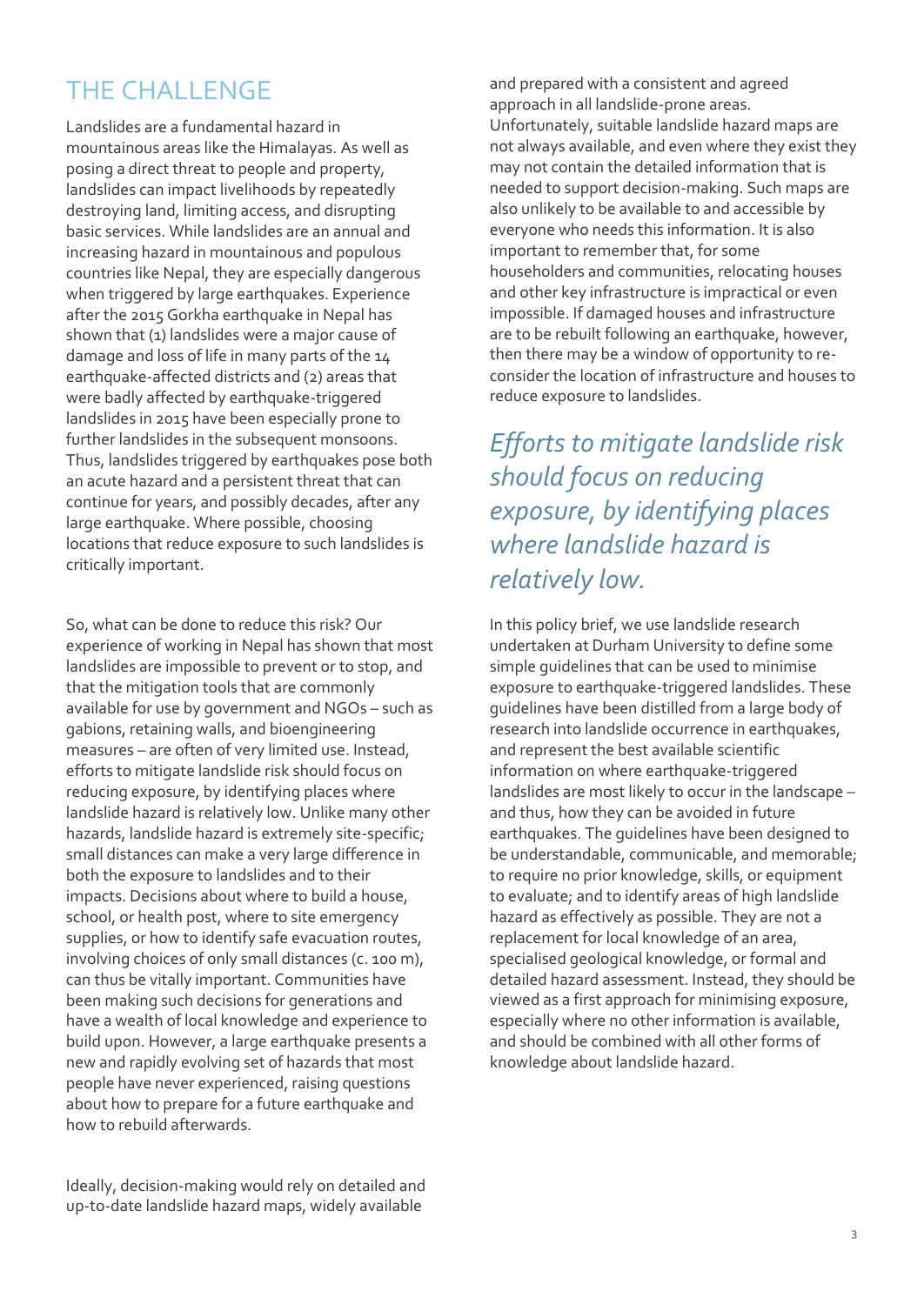## GUIDELINE 1: MINIMIZE THE ANGLE FROM YOUR CURRENT LOCATION TO THE SKYLINE

The single most effective way to reduce exposure to earthquake-triggered landslides is to minimise the 'skyline angle': the steepest angle from your location to the skyline (Figure 1). By reducing this angle, you minimise the number of potential locations that landslides could start from and reach your present location. This is a more effective measure of landslide risk than the local slope (the angle of the ground surface at your location), because it accounts for the fact that landslide material moves downhill and can affect locations far downslope of where the landslide begins. Skyline angles to key locations should always be kept as small as possible.

*The single most effective way to reduce exposure to earthquaketriggered landslides is to minimise the 'skyline angle': the steepest angle from your location to the skyline*



**Figure 1. Landslide-prone houses in Sindhupalchok District, Nepal, showing the difference between the maximum angle to the skyline and the local slope of the ground surface.**

A good rule of thumb is that landslide hazard increases dramatically when the maximum skyline angle is greater than about 25°. This angle can be estimated by holding your arm horizontally and

comparing the height of the skyline to the distance between your thumb and little finger (Figure 2). If the skyline is higher than this distance, then there is a greater than average chance that the point where you are standing will be affected by a landslide in the next large earthquake. If you are considering where to locate a building or other key infrastructure, consider moving to a different site if that is feasible.



**Figure 2. A skyline angle of ~25° can be estimated by extending the thumb and little finger and holding your hand at arm's length. Landslide exposure increases dramatically for sites with skyline angles that are greater than this value.**

### GUIDELINE 2: AVOID STEEP (>15°) CHANNELS WITH MANY STEEP HILLSIDES (>35°) UPSTREAM

Landslide debris is very commonly washed down river channels during or after heavy rain, often as a slurry-like mass called a debris flow. Debris flows can be extremely destructive to people and property within or near the channel, but their occurrence is hard to predict. As a rule, however, debris flows are more likely to happen in river channels that are both steep (>15°), and where there are steep hillsides (>35°) within the upstream river basin (Figure 3). This is because debris flows need (1) landslides to occur upstream, to supply sediment to the river channel, and (2) a steep river bed to allow the debris flow to move downslope.

Impacts from debris flows can be devastating but are typically limited to a narrow zone along the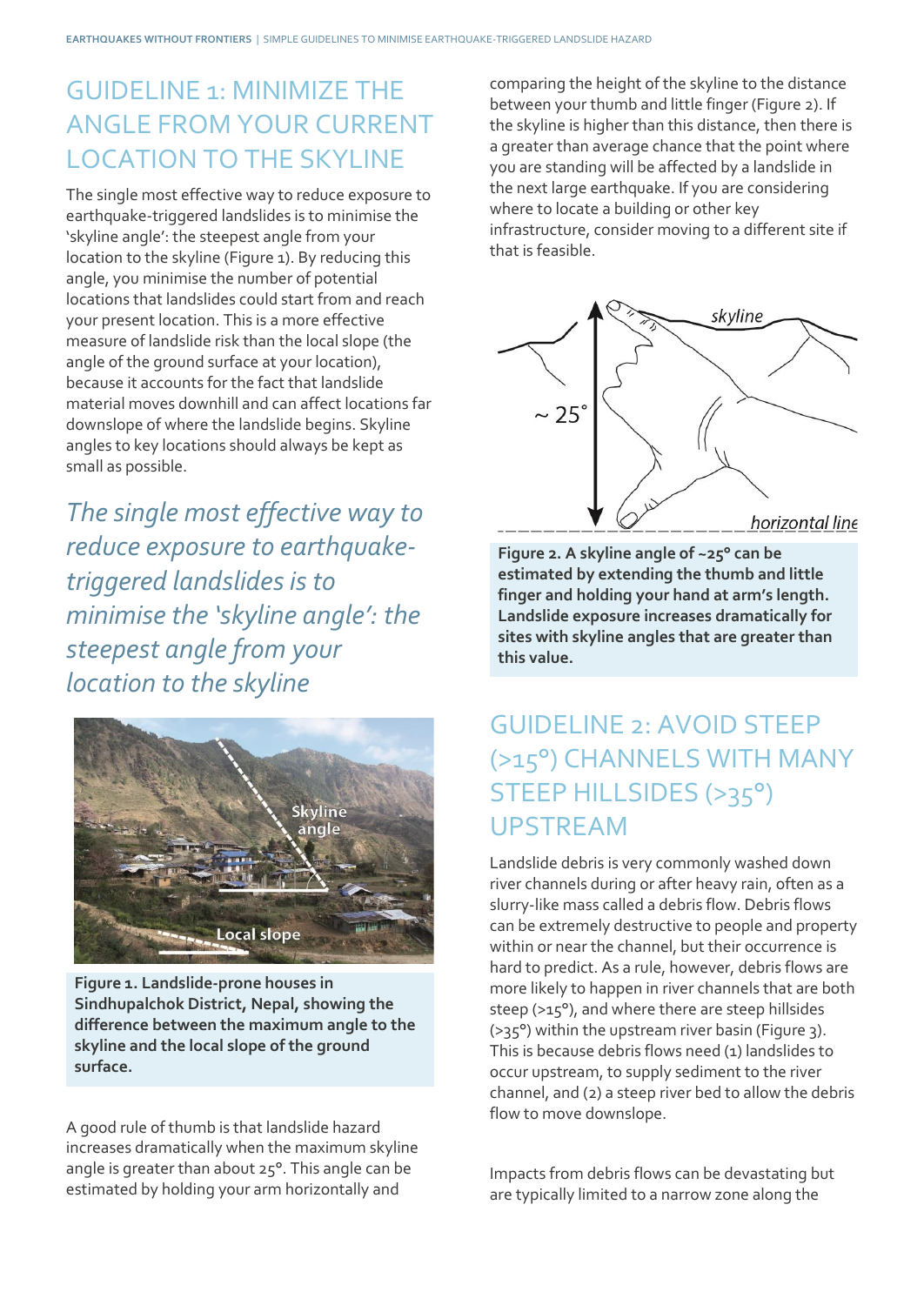channel. Locations directly on, inside or below the channel banks should always be avoided. Areas outside of the channel banks can still be affected by large flows that spill over the banks. The width of the zone that is likely to be affected can be estimated by looking at the naturally-occurring vegetation and evidence of debris from older flows: large flows will remove even established trees or thick shrubs and will often leave behind large boulders. Any areas within this zone should be avoided. In the absence of any other information, our experience in Nepal has shown that a minimum buffer of 10 m should be established around channels that have a history of debris flows (Figure 3). Even this small step can lead to a major reduction in exposure to debris-flow hazard.



**Figure 3. Debris-flow channel in Sindhupalchok District, Nepal, showing (1) channel slope of >15° and (2) steep hillsides in the channel headwaters. The white arrows show the width of the zone that has been disrupted by recent debris flows. This can be estimated by the distance between established vegetation on both banks.**

# GUIDELINE 3: MINIMISE THE LOCAL SLOPE, BUT NOT AT THE EXPENSE OF INCREASING SKYLINE ANGLE (GUIDELINE 1) OR EXPOSURE TO STEEP CHANNELS (GUIDELINE 2)

In the absence of any other information or guidance, seek to minimise the slope of the ground at your location when making decisions about where to build key infrastructure. Slope is the most important control on where landslides happen, and steep slopes are much more likely to experience landslides than shallow slopes. Thus, an effective way to reduce exposure to landslides is to move to a site with a gentler slope.

Note that sometimes, moving to a site with a lower slope means moving upslope to a ridge crest, rather than down on to a valley floor. Ridge tops often have low landslide hazard, especially if they are broad and fairly flat.

# HOW TO USE THESE GUIDELINES

These guidelines do not specify where landslides will occur. Instead, they summarise observations from previous earthquakes that can help to distinguish between areas which are more or less likely to be affected by landslides in any future earthquake. Because landslide hazard varies so much from one location to another, these simple guidelines provide guidance about locations that are best to avoid. Key infrastructure, such as schools or health posts, should ideally be located in areas where landslide hazard is minimised according to Guidelines 1-3. The same consideration should be used for siting houses, markets, or other infrastructure where people are likely to spend considerable periods of their time, or for planning suitable evacuation routes and open spaces for use as evacuation sites or emergency shelters. Of course, this isn't always possible and householders and communities may, understandably, prioritise other concerns relating to livelihood security and wellbeing over landslide exposure. Nonetheless, these simple guidelines provide additional information about hazards that may not have been